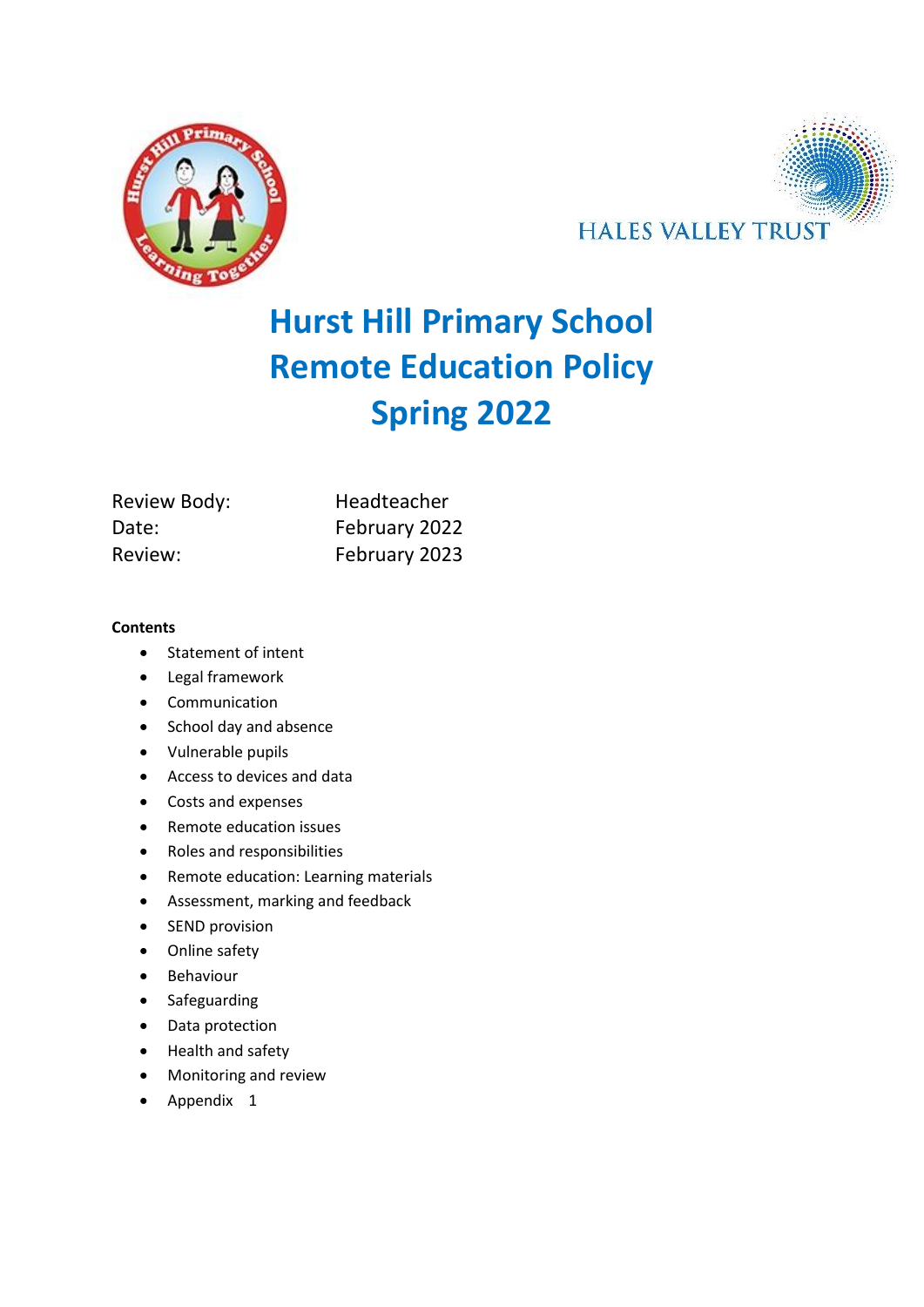# **Statement of intent**

At Hales Valley Trust we understand the need to continually deliver high quality education, including during periods of remote working – whether for an individual pupil or many. We recognise the importance of maintaining high expectations in all areas of school life and ensuring all pupils have access to the learning resources and support they need to succeed.

Through the implementation of this policy, we aim to address key concerns associated with remote working, such as online safety, access to educational resources, data protection, and safeguarding.

This policy aims to:

- Minimise the disruption to pupils' education and the delivery of the curriculum;
- Ensure we fulfil our duty to provide education for state funded school age children;
- Ensure provision is in place to ensure there is a strong offer in place for all pupils;
- Protect pupils from the risks associated with using devices connected to the internet;
- Ensure colleagues, parents, and pupil data remains secure and is not lost or misused;
- Ensure robust safeguarding measures continue to be in effect during remote education;
- Ensure all pupils have the provision they need to complete their work to the best of their ability, and to remain happy, healthy, and supported during periods of remote education;
- Recognise how school will use its catch-up funding to stop pupils falling behind.

## **Legal framework**

This policy has due regard to all relevant legislation and statutory guidance including, but not limited to, the following:

- Equality Act 2010;
- Education Act 2004;
- The General Data Protection Regulation (GDPR);
- The Reporting of Injuries, Diseases and Dangerous Occurrences Regulations 2013;
- Data Protection Act 2018.

This policy has due regard to national guidance including, but not limited to, the following:

- DfE (2021) 'Keeping children safe in education';
- DfE (2021) 'Restricting attendance during the national lockdown : schools';
- DfE (2020) 'School attendance';
- DfE (2017) 'Special educational needs and disability code of practice: 0 to 25 years';
- DfE (2018) 'Health and safety: responsibilities and duties for schools';
- DfE (2018) 'Health and safety for school children';
- DfE (2016) 'Children missing in education'.

This policy operates in conjunction with the following school policies:

- Accessibility;
- Attendance;
- Behaviour Management;
- Child Protection;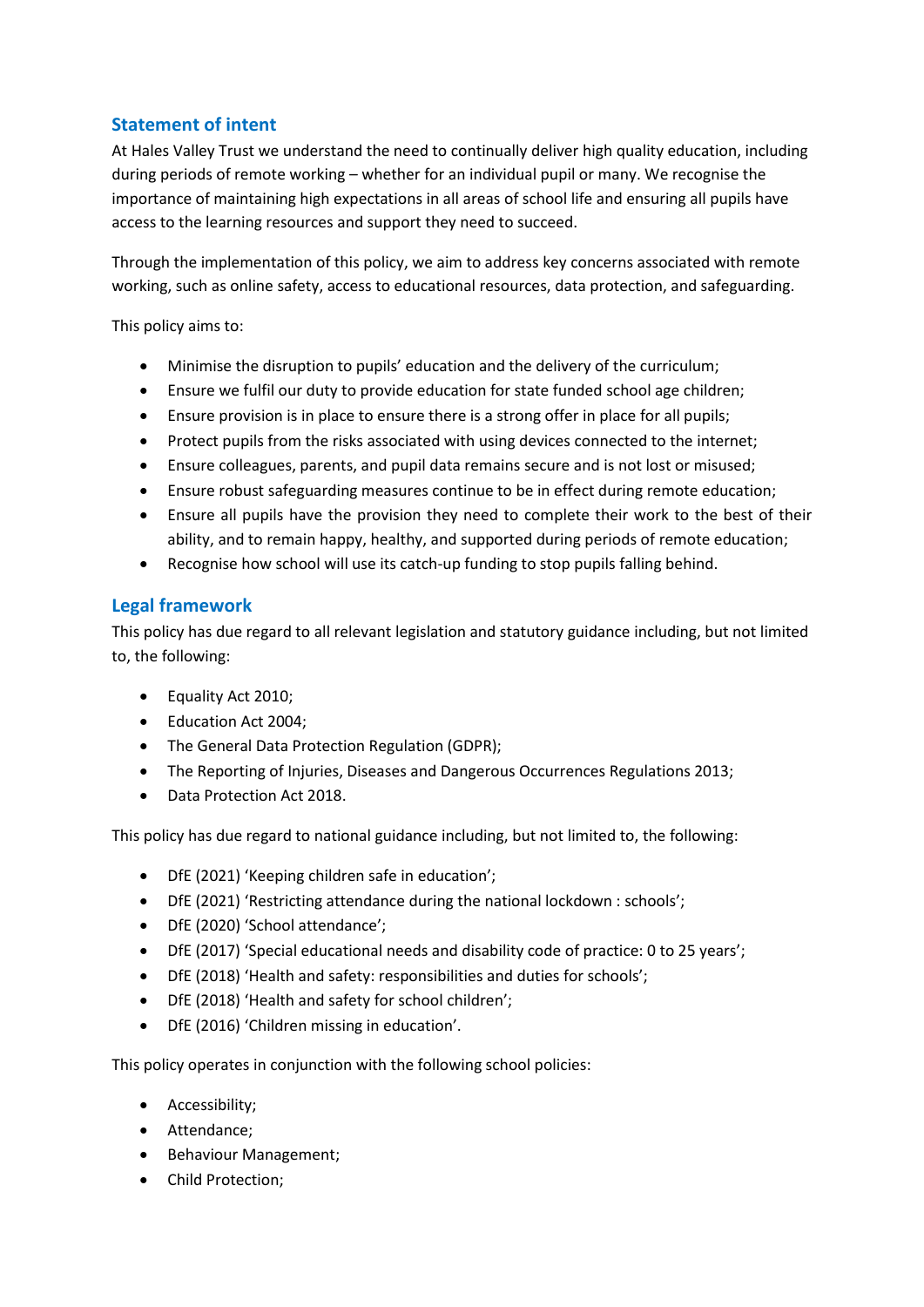- Data Protection;
- Online Safety;
- Health and Safety Procedures;
- Acceptable Use Agreement;
- Loan of Equipment;
- Special Educational Needs and Disabilities (SEND);
- HVT Data Protection;
- HVT Employee Code of Conduct (Handbook);

## **Communication**

The Head Teacher or Office Team, will communicate with staff and parents as soon as possible via email about any remote education arrangements.

Staff involved in remote education will ensure they have a working device that is available to receive emails or take phone calls during their agreed working hours.

The school understands pupils learning remotely have the right to privacy out-of-hours and should be able to separate their school and home lives – **communication is only permitted during school hours.**

The school will ensure adequate channels of communication are arranged in the event of an emergency.

As much as possible, all communication with pupils and their parents will take place between 9am and 3pm.

Parents and pupils will inform the relevant member of staff as soon as possible if schoolwork cannot be completed.

Issues with remote education or data protection will be communicated to the pupil's teacher as soon as possible so they can investigate and resolve the issue.

The pupil's teacher will keep parents and pupils informed of any changes to the remote education arrangements or the schoolwork set.

The Headteacher will review the effectiveness of communication on a weekly basis and ensure measures are put in place to address gaps or weaknesses in communication.

## **School day and absence**

Staff will be present for remote education by **9:00am** and cease their availability for remote education at **3:00pm** from **Monday** to **Friday**, except for breaks and lunchtimes. The class teacher may be teaching the rest of the class in school so will use their time flexibly between remote and in school teaching.

Parents will inform the school office no later than **9:30am** if their child is unwell and unable to engage in remote education. Contact can be made each morning via the school's telephone messaging service, or if the school is closed, via the school email address.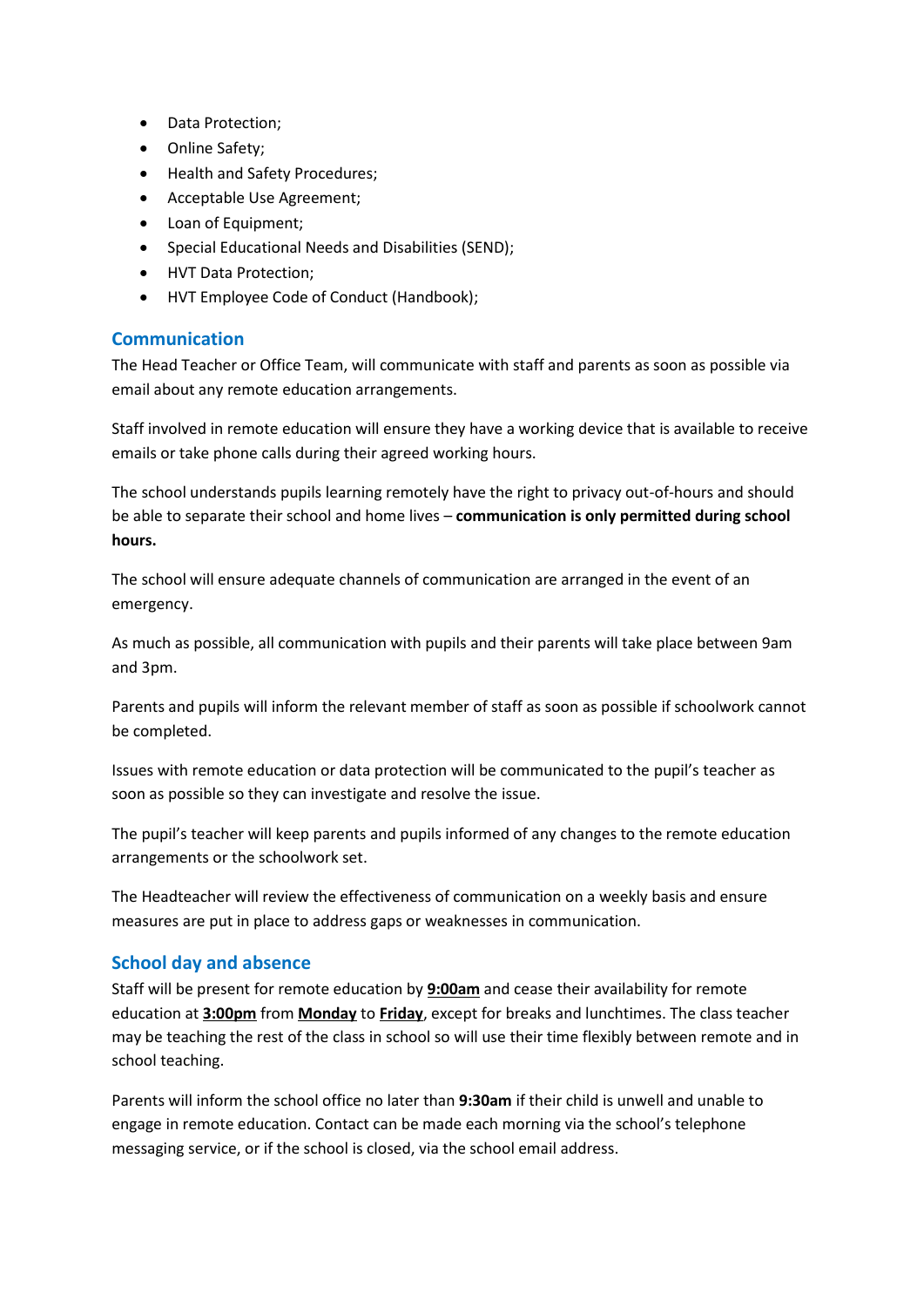The school has systems for checking daily whether pupils are engaging with their work in line with the **Attendance Policy**. Where pupils are not engaging with remote learning the school will work with families to rapidly identify effective solutions to help them engage with the online content.

When working independently, **breaks and lunchtimes** will be at the parent's discretion but should total no more than 80 minutes a day for primary-aged pupils (*this should include a lunch and morning/afternoon break in addition to screen breaks).*

Pupils are not expected to do schoolwork during breaks and lunchtimes.

Pupils with SEND or additional medical conditions who require more regular breaks, e.g. sensory breaks, are not expected to do schoolwork during their breaks.

Pupils who are unwell are not expected to be present for remote education until they are well enough to do so.

# **Vulnerable pupils**

It is important that schools put in place systems to keep in contact with pupils defined as 'vulnerable'. Alongside the social worker, the school should agree the best way to maintain contact and offer the best support for that pupil/s. Please see the safeguarding section of this policy for further information.

## **Access to devices and data**

Pupils are able to borrow devices from school in order to access remote education. Families can use their own equipment if they prefer.

Pupils and parents will be required to maintain the upkeep of any equipment they loan from the school to access remote education in line with the Portable ICT Equipment – Pupil Guardianship Loan/Advice Form (Appendix 1). They will need to sign this agreement before remote education starts. The device should only be used for accessing remote learning and only be used by the pupil who it has been loaned for.

The IT leader/IT Network Manager is not responsible for providing technical support for equipment not owned by the school.

The school will not be responsible for providing access to the internet off the school premises and will not be responsible for providing online safety software, e.g. anti-virus software, on devices not owned by the school. Via the DfE *Get Help with Technology* portal the school will seek for data to be increased by their internet provider for those in need.

Where pupils have difficulty engaging in remote education they may be eligible to attend one of our Trust schools rather than learning remotely. This will be at the discretion of each school based on individual circumstances and other factors.

## **Costs and expenses**

The school will not contribute to any household expenses incurred while pupils learn remotely, e.g. heating, lighting, or council tax;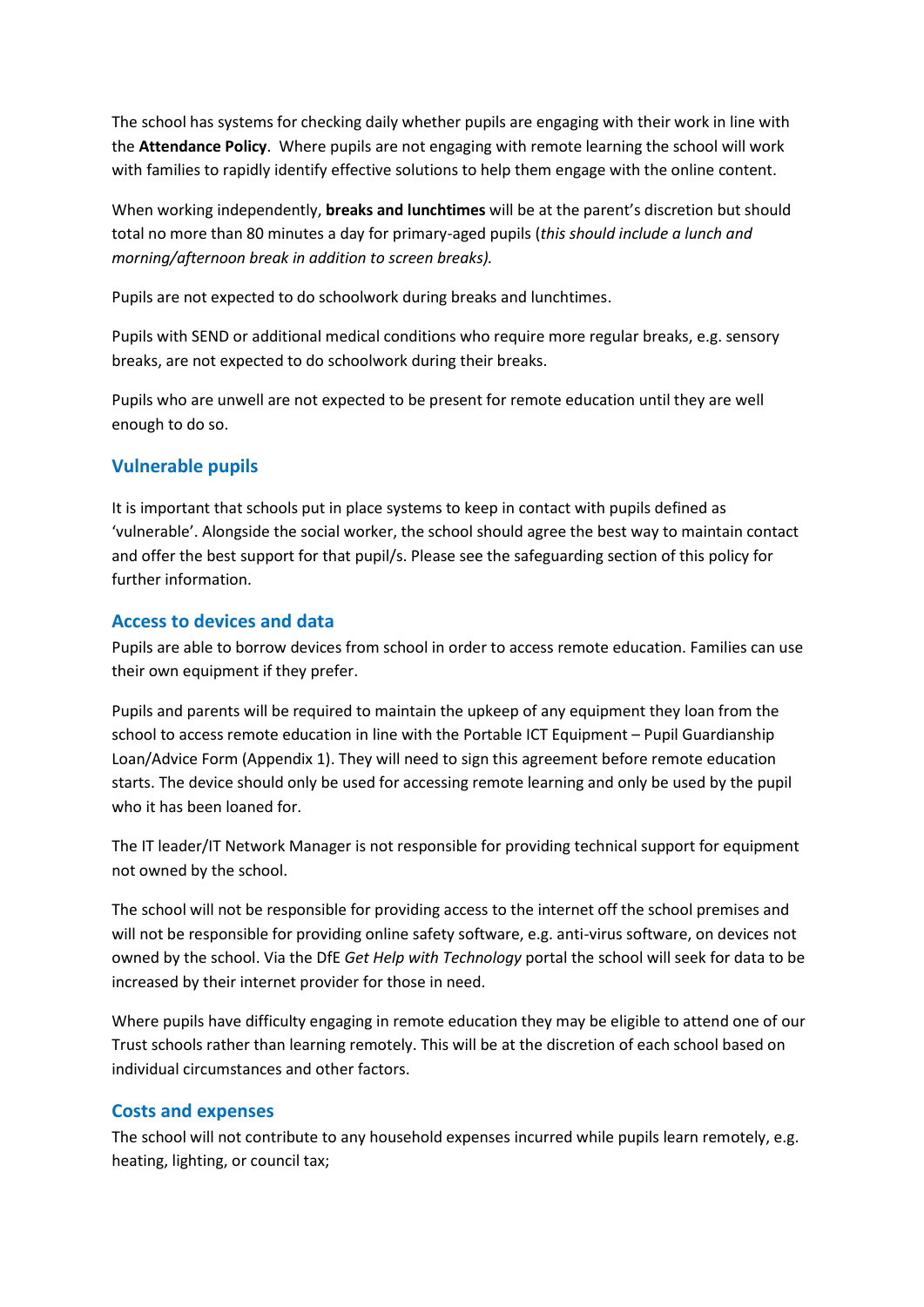The school will not reimburse any costs for travel between pupils' homes and the school premises;

The school will not reimburse any costs for childcare.

## **Remote education issues**

Any issues with remote education resources will be reported as soon as possible to the relevant member of staff e.g. Class teacher, phase leader, SENCO, Senior leader. Parents can contact the school for support by emailing: info@hurst-hill.dudley.sch.uk

## **Roles and responsibilities**

The **Trust** is responsible for:

- Ensuring that the school has robust risk management procedures in place;
- Ensuring each school has a remote education that teaches a planned and well sequenced curriculum;
- Ensuring vulnerable pupils receive an education in school or where appropriate remotely;
- Ensuring schools are overcoming barriers to access to digital learning;
- Evaluating the effectiveness of the school's remote education arrangements.

#### The **Headteacher** is responsible for:

- Ensuring that the school has a remote education that teaches a planned and well sequenced curriculum;
- Ensuring that there is provision of printed resources, such as text books and workbooks, to structure learning, supplemented with other forms of communication to keep pupils on track or answer questions about their work
- When remote education is in place ensuring the monitoring of engagement and also the quality of education should be undertaken on a **weekly** basis
- Ensuring that there is a named senior leader designated to have overall responsibility for the quality and delivery of remote education, including that provision meets expectations for remote education.
- Publishing remote learning provision information for parents and pupils via the school website
- Ensure procedures in place to check if a vulnerable child is able to access remote education
- Ensuring colleagues, parents and pupils adhere to the relevant policies at all times;
- Ensuring there are arrangements in place for managing the risks associated with remote education;
- Ensuring there are arrangements in place for monitoring incidents associated with remote education that are reported to the school;
- Overseeing the school has the resources necessary to action the procedures in this policy;
- Reviewing the effectiveness of this policy on a regular basis and communicating any changes to colleagues, parents, and pupils;
- Arranging any additional training colleagues may require to support pupils during the period of remote education;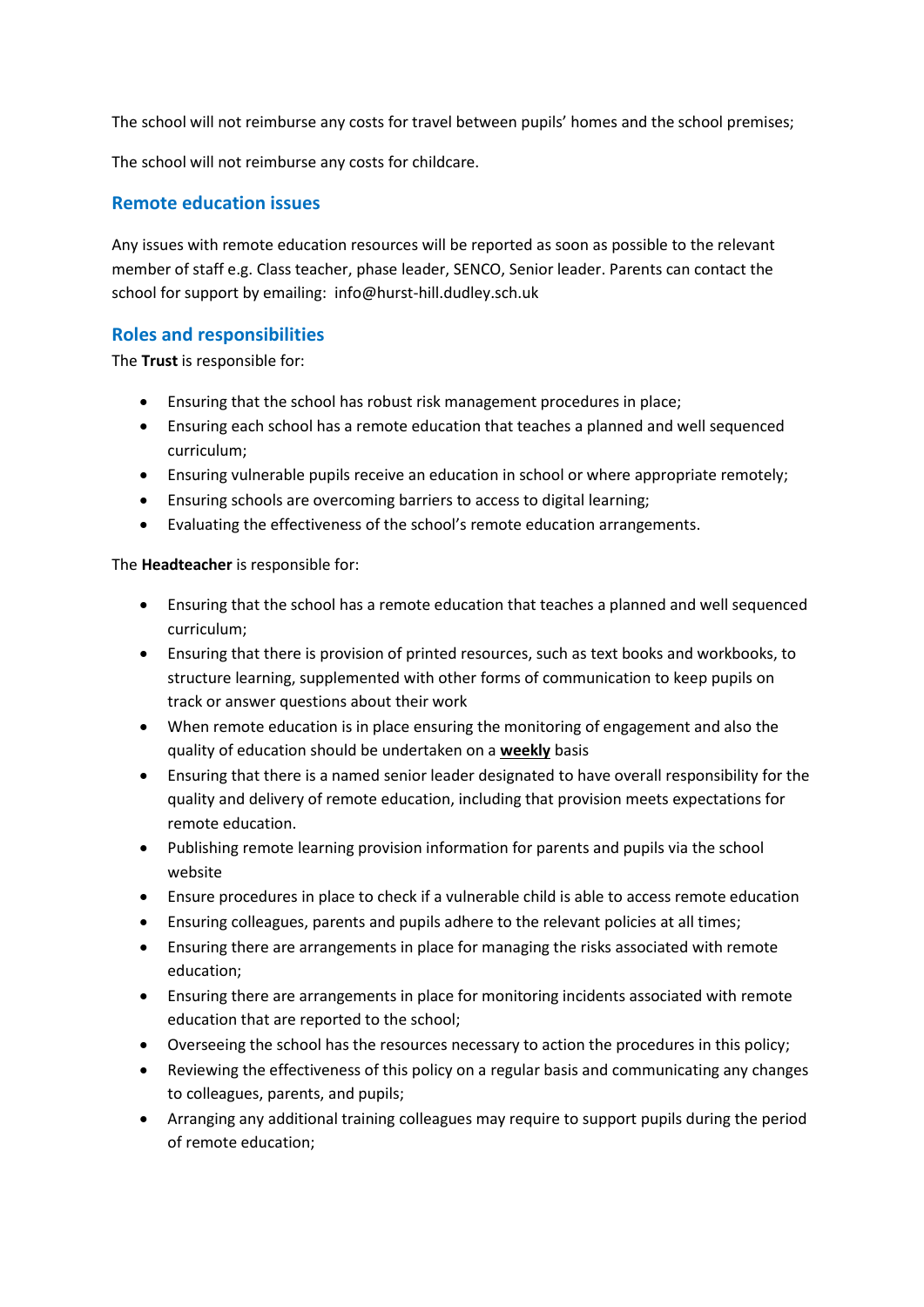The **Designated Safeguarding Lead** is responsible for:

- Attending and arranging, where necessary, any safeguarding meetings that occur during the period of remote education;
- Liaising with the Senior Leadership Team to ensure that all technology used for remote education is suitable for its purpose and will protect pupils online;
- Identifying vulnerable pupils who may be at risk if they are learning remotely and ensuring they are in school;
- Ensuring that child protection plans are enforced while the pupil is learning remotely, and liaising with the Headteacher and other organisations to make alternate arrangements for pupils who are at a high risk, where required;
- Identifying the level of support or intervention required while pupils learn remotely and ensuring appropriate measures are in place;
- Liaising with relevant individuals to ensure vulnerable pupils receive the support required during the period of remote working, ensuring all safeguarding incidents are adequately recorded and reported.

The **SENCO** is responsible for:

- Liaising with the IT Network Manager to ensure any technology used for remote education is accessible to all pupils and that reasonable adjustments are made where required;
- Ensuring pupils with EHCP's continue to have their needs met while learning remotely, and liaising with the Headteacher, staff and other organisations to make any alternate arrangements for pupils with EHCP's and IEPs;
- Staff reviewing the programmes chosen for online learning for the accessibility features available.
- Identifying the level of support or intervention required while pupils with SEND learn remotely;
- Ensuring the provision put in place for pupils with SEND is monitored for effectiveness throughout the period of remote education.

#### The **Headteacher/ Health and Safety Officer/ IT leader/Network Manager** are responsible for:

- Arranging the procurement of any equipment or technology required for colleagues to teach remotely and for pupils to learn from home;
- Ensuring value for money when arranging the procurement of equipment or technology;
- Ensuring the school has adequate insurance to cover all remote working arrangements.
- Ensuring the relevant health and safety risk assessments are carried out within the agreed timeframes, in collaboration with **the Headteacher;**
- Putting procedures and safe systems of learning into practice, which are designed to eliminate or reduce the risks associated with remote education;
- Ensuring that pupils identified as being at risk are provided with necessary information and instruction, as required;
- Managing the effectiveness of health and safety measures through a robust system of reporting, investigating, and recording incidents.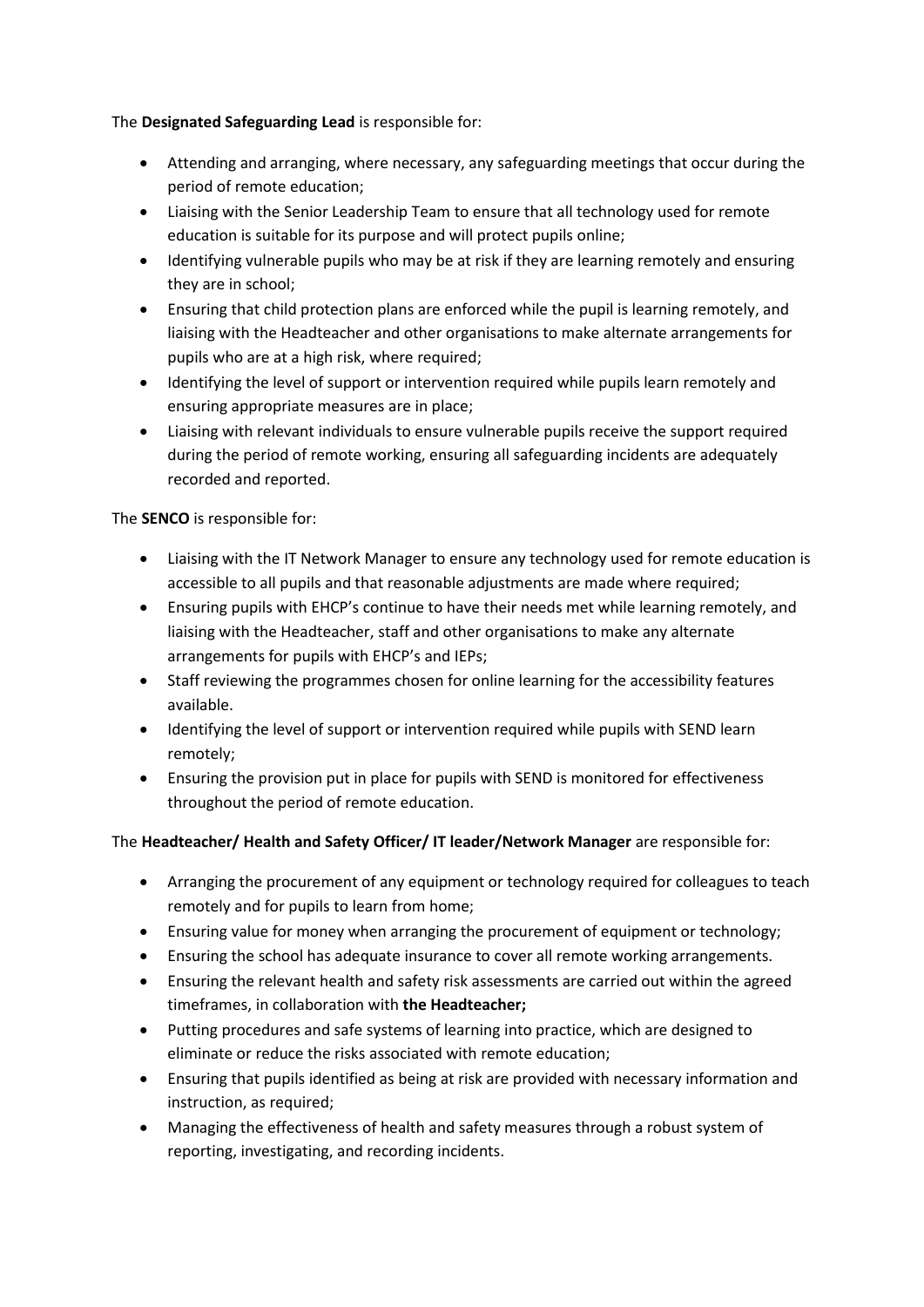The **IT leader/Network Manager/Office Team** is Mr Johnson, Mr Naylor, Mrs Darrell and Miss Blaze and they are responsible for:

- Ensuring that the device loan agreement is signed when a device is loaned to families;
- Overseeing that all school-owned electronic devices used for remote education have adequate anti-virus software and malware protection;
- Overseeing that any IT equipment used for remote education is resilient and can efficiently recover lost data.
- Ensuring any programs or networks used for remote education can effectively support a large number of users at one time, where required, e.g. undertaking 'stress' testing;
- Working with the **SENCO** to ensure that the equipment and technology used for learning remotely is accessible to all pupils and colleagues.

The **Data Protection Officer** is Miss Blaze who is responsible for:

- Ensuring all staff, parents, and pupils are aware of the data protection principles outlined in the GDPR;
- Ensuring that all computer programs used for remote education are compliant with the GDPR and the Data Protection Act 2018.

**Staff** are responsible for:

- Setting meaningful and ambitious work each day in an appropriate range of subjects
- Providing teaching that is equivalent in length to the core teaching pupils would receive in school. This will include voice overs, recorded or live direct teaching time and time for pupils to complete tasks and assignments independently:
	- o KS1: 3 hours a day
	- o KS2: 4 hours a day
- Using assessment to ensure teaching is responsive to pupils' needs and address gaps in knowledge
- Reviewing the programmes chosen for online learning for the accessibility features available, particularly for SEND pupils. Speak to parents and offer paper packs if they are unable to access.
- Reporting any health and safety incidents to the Health and Safety Officer and asking for guidance as appropriate;
- Reporting any safeguarding incidents to the Designated Safeguarding Lead/SLT/MASH (as appropriate) and asking for guidance;
- Taking part in any training conducted to meet the requirements of this policy, including training on how to use the necessary electronic equipment and software;
- Reporting any dangers or potential dangers they identify, as well as any concerns they may have about remote education, to the Headteacher/SLT;
- Reporting any defects on school-owned equipment used for remote education to the IT leader/Network Manager;
- Adhering to this policy at all times during periods of remote education;
- Adhering to the Staff Code of Conduct (Handbook) at all times.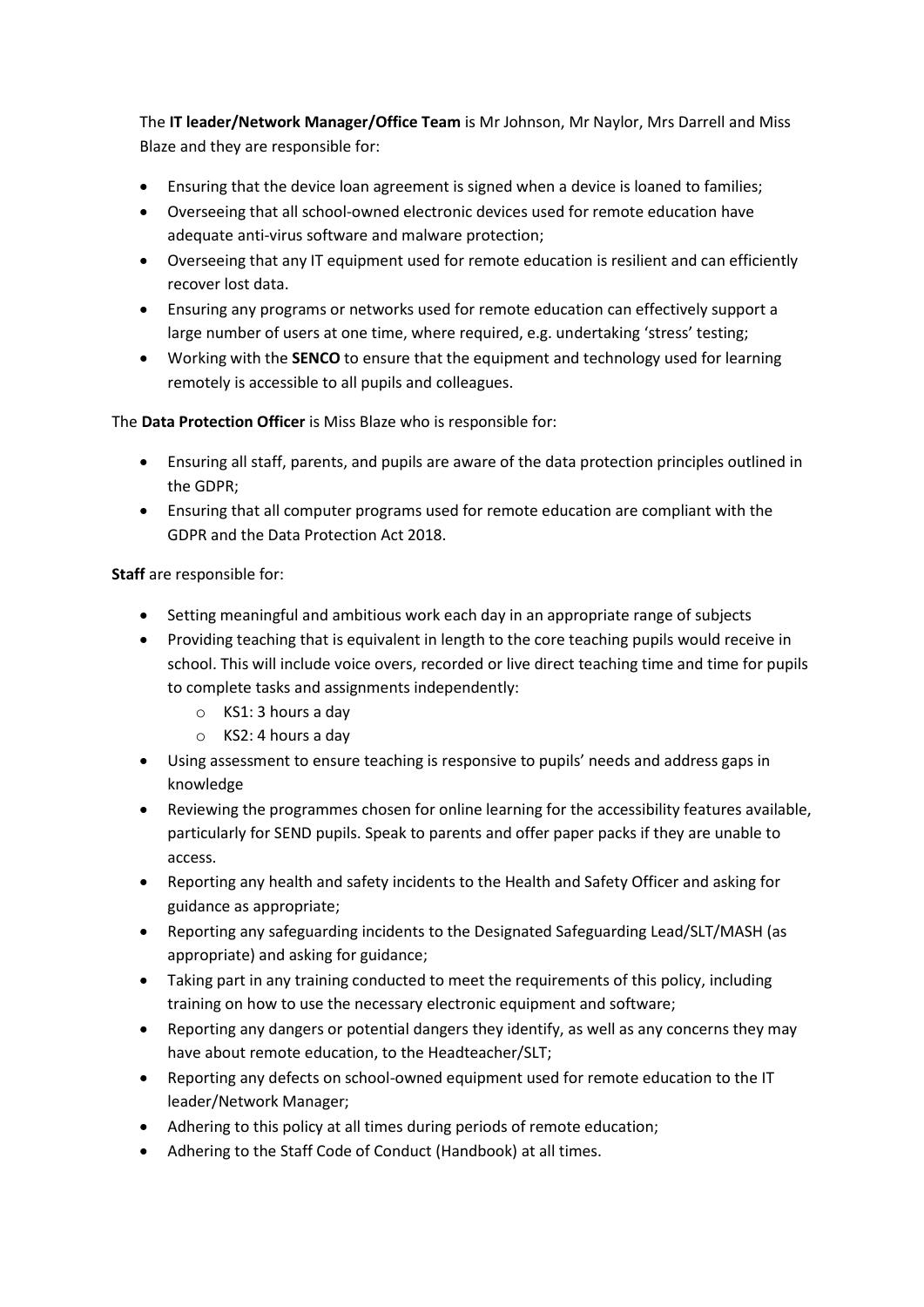**Parents** are responsible for:

- Adhering to this policy at all times during periods of remote education;
- Ensuring their child is available to learn remotely at the times set out by the school/class and that the school work set is completed on time and to the best of their child's ability;
- Ensure, when required, work is submitted/turned in on time;
- Reporting any technical issues to the school as soon as possible;
- Ensuring their child always has access to remote education material during the times set out by the school;
- Advise the school of any illness /absence which prevents their child from completing their learning via remote education;
- Ensuring their child uses the equipment and technology used for remote education as intended.

During the period of remote education, the school will maintain regular contact with parents to:

- Reinforce the importance of children staying safe online;
- Ensure parents are aware of what their children are being asked to do, e.g. sites they have been asked to use and staff/peers they will interact with;
- Encourage them to set age-appropriate parental controls on devices and internet filters to block malicious websites;
- Direct parents to useful resources to help them keep their children safe online.

**Pupils** are responsible for:

- Adhering to this policy at all times during periods of remote education;
- Ensuring they are available to learn remotely at the times set out by the school, and that their schoolwork is completed on time and to the best of their ability;
- Ensure, when required, work is submitted/turned in on time;
- Reporting any technical issues to their teacher as soon as possible;
- Ensuring they have access to remote education material and notifying a responsible adult if they do not have access;
- Notifying a responsible adult if they are feeling unwell or are unable to complete the school work they have been set;
- Ensuring they use any equipment and technology for remote education as intended;
- Adhering to the Behaviour Policy online at all times.

The school will communicate to parents about any precautionary measures that need to be put in place if their child is learning remotely using their own/family-owned equipment and technology, e.g. ensuring that their internet connection is secure.

## **Remote Education: Learning materials**

Schools will set meaningful and ambitious work each day in an appropriate range of subjects. The school will use a range of different teaching methods during remote education to help provide frequent, clear explanations of new content.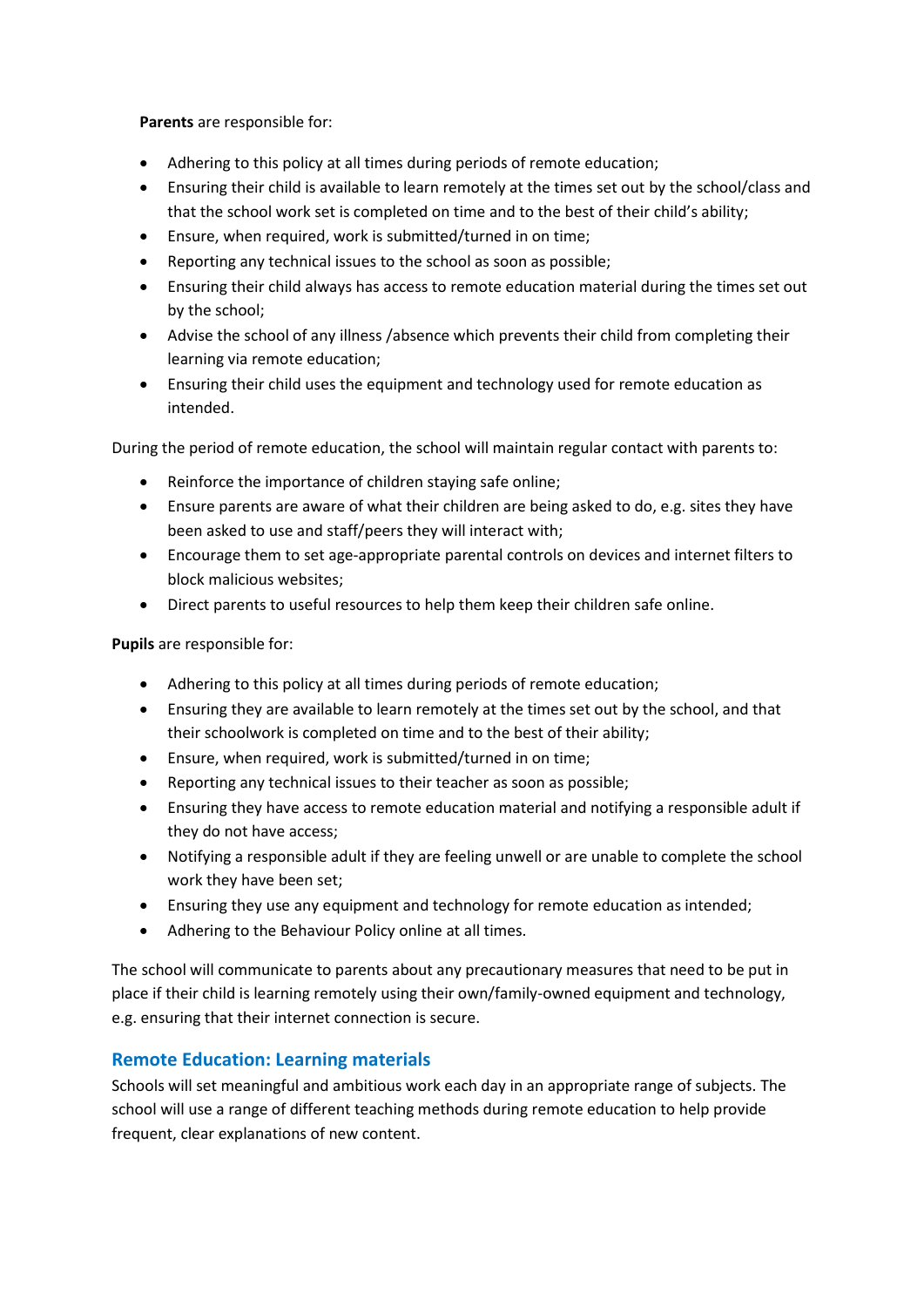Younger children in reception and KS1 often require high levels of parental involvement to support their engagement. Therefore we do not expect that solely digital means will be used to teach these children remotely.

*"It is useful for schools to provide pupils with an overview of the bigger picture and where a specific lesson or activity sits within a sequence of lessons or activities. It's also vital to have clear and high expectations and to communicate these to pupils. When recording lessons this becomes even more important as we can't easily correct misunderstandings or misconceptions."* OfSTEd Jan 2021 guidance for good remote education practices.

*"As it's harder for pupils to concentrate when being taught remotely, it's often a good idea to divide content into smaller chunks. Short presentations or modelling of new content can be followed by exercises or retrieval practice."* OfSTEd Jan 2021 guidance for good remote education practices.

The school will risk assess the technology used for remote education prior to use and ensure there are no privacy issues or scope for inappropriate use. For the purpose of providing remote education, the school may make use of:

- Google classroom;
- Purple Mash;
- Tapestry;
- Century;
- AR / MyOn;
- Microsoft Teams and Email;
- National Oak Academy content;
- Current online learning portals;
- Educational websites;
- Pre-recorded video or audio lessons;
- Work booklets;
- Reading tasks;
- Past and mock exam papers.

The school will review the resources pupils have access to and adapt learning to account for the needs of pupils by using a range of different formats where possible, e.g. If providing work on PDFs they need to be viewed on a mobile device or be able to be active to allow pupils to work onto them.

Work packs will be made available for pupils where there are problems with devices. These packs can be placed in the post or collected from school on a regular basis and completed work returned to school to show engagement.

Schools will avoid over reliance on long-term projects or internet research activities.

#### **You Tube**

There are age restrictions for viewing media on You Tube which is set at 13 years of age. In the classroom environment, teachers do use this media to enhance learning, but all clips are monitored and checked in advance to ensure the content is meaningful and purposeful for the target audience.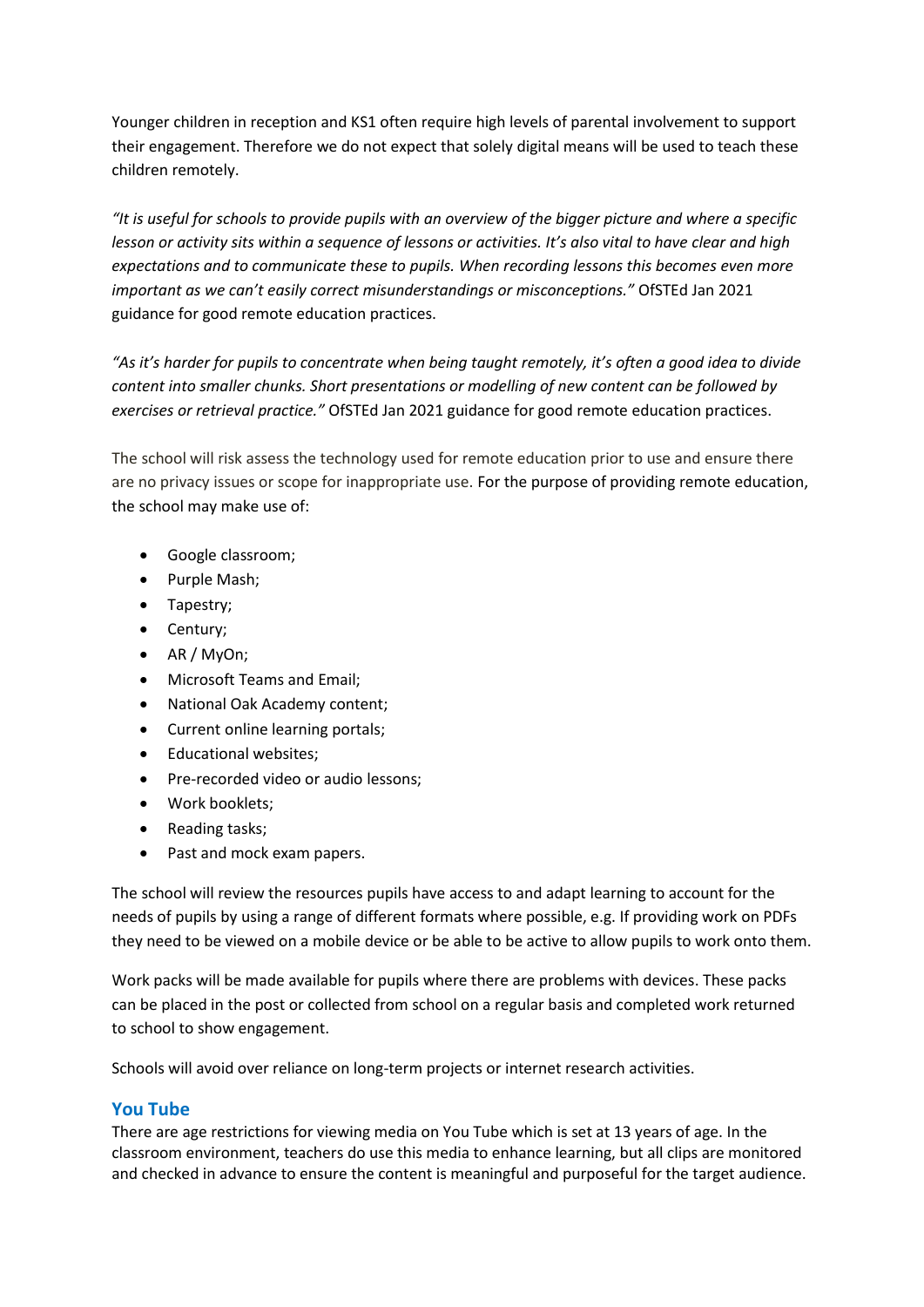When in school children are never allowed to independently access You Tube to research or browse clips. This is controlled through adult supervision when using technology and our comprehensive firewall software.

In order for us to offer the same education during remote home learning, children may be sent links to clips and tutorials on You Tube. Although all of the links sent will have been checked by the class teacher, we need parents to supervise their children so that they do not browse additional unmonitored clips, and to have appropriate filters in place.

## **Assessment, marking and feedback**

Teachers will oversee academic progression for the period of remote education. Staff will enable pupils to receive timely and frequent feedback on how to progress, using whole class feedback where appropriate

Teachers will continue to make use of formative assessments throughout the academic year, e.g. quizzes to ensure teaching is responsive to pupils' needs and addresses any critical gaps in pupils' knowledge.

All school work completed through remote education must be:

- Finished when returned to the relevant teacher;
- Returned on or before the deadline set by the relevant teacher;
- Completed to the best of the pupil's ability;
- The pupil's own work;
- Assessed in line with the Feedback Policy;
- Returned to the pupil, once marked, including paper packs.

The school expects pupils and colleagues to maintain a good work ethic during the period of remote education.

Pupils are accountable for the completion of their own schoolwork – teachers will contact parents via phone/email/Parentmail if their child is not completing their schoolwork or their standard of work has noticeably decreased.

Teachers will monitor the academic progress of pupils with and without access to the online learning resources and discuss additional support or provision with the Headteacher as soon as possible.

Teachers will monitor the academic progress of pupils with SEND and discuss additional support or provision with the SENCO as soon as possible.

The school accepts a variety of formative assessment and feedback methods, e.g. through quizzes and other digital tools from teachers and will support them with implementing these measures for remote education where possible.

#### **SEND provision**

Teachers will liaise with the SENCO and other relevant colleagues to ensure all pupils remain fully supported for the period of remote education.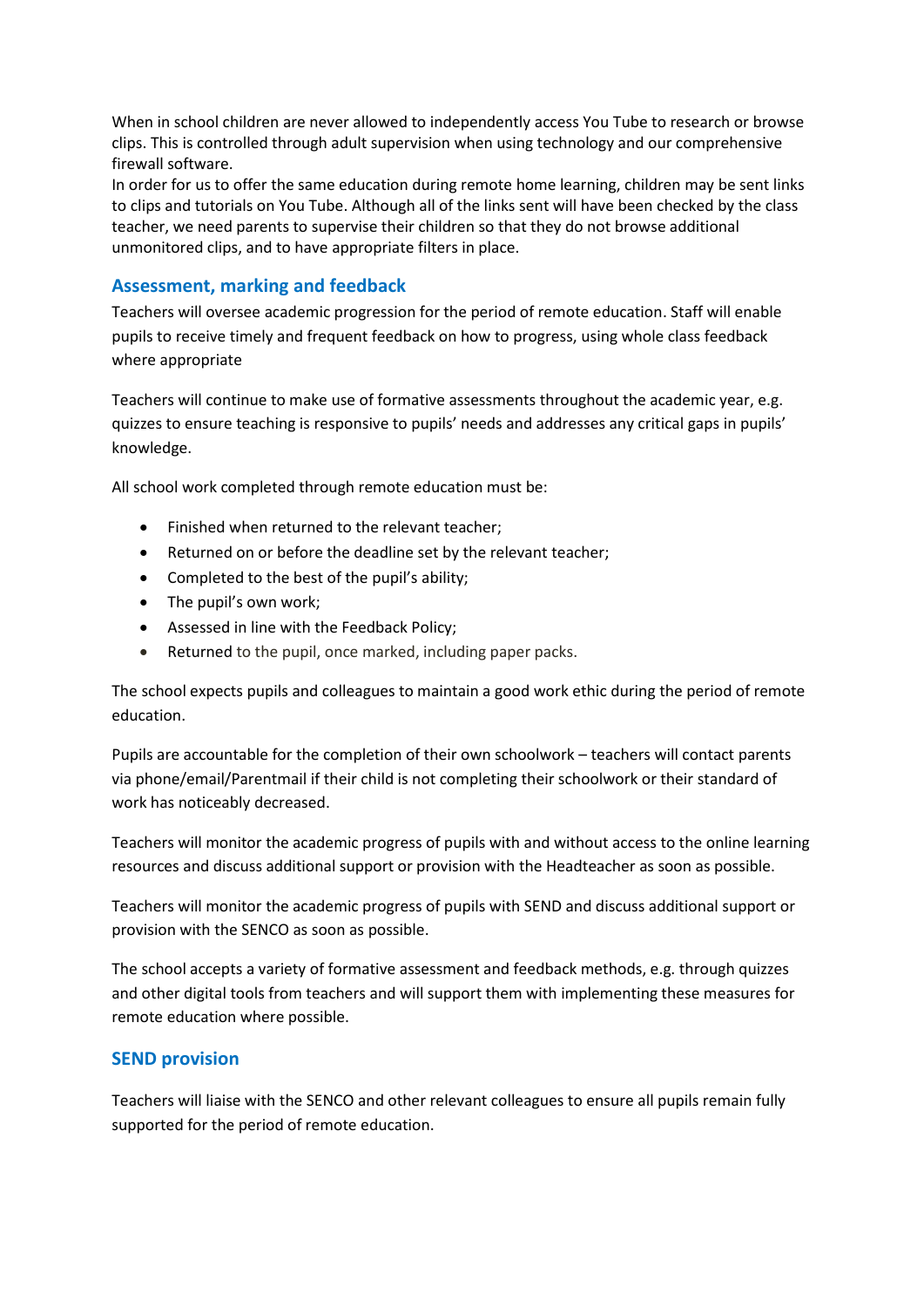Reasonable adjustments will be made to ensure that all pupils have access to the resources needed for effective remote education.

Lesson plans will be adapted to ensure the curriculum remains fully accessible and inclusive during the period of remote education. Teachers will be reviewing the programmes chosen for online learning and paper packs may be used if this is better for the pupil.

The school will consider whether one-to-one sessions are appropriate in some circumstances, e.g. to provide support for pupils with SEND. This will be decided and approved by the Headteacher.

# **Online safety**

This section of the policy will be enacted in conjunction with the school's Online Safety Policy.

Where possible, all interactions will be textual and public. In the case of any video communication all staff, parents and pupils must:

- Communicate in groups one-to-one sessions are not encouraged (*where EHCP pupils require individual programmes of support, parents are required to attend and support the session);*
- Wear suitable clothing this includes others in their household;
- Be situated in a suitable 'public' living area within the home with an appropriate background – 'private' living areas within the home, such as bedrooms, are not permitted during video communication;
- Use appropriate language this includes others in their household;
- Maintain the standard of behaviour expected in school;
- Use the necessary equipment and computer programs as intended;
- Not record, store, or distribute video material without permission;
- Ensure they have a stable connection to avoid disruption to lessons;
- Always remain aware that they are visible.

In the case of any audio communication, all staff, parents and pupils must:

- Use appropriate language this includes others in their household;
- Maintain the standard of behaviour expected in school;
- Use the necessary equipment and computer programs as intended;
- Not record, store, or distribute audio material without permission;
- Ensure they have a stable connection to avoid disruption to lessons;
- Always remain aware that they can be heard.

## **Behaviour**

Pupils not using devices or software as intended will be disciplined in line with the Behaviour Policy.

## **Safeguarding**

This section of the policy will be enacted in conjunction with the school's Child Protection and Safeguarding Policy, which has been updated to include safeguarding procedures in relation to remote education.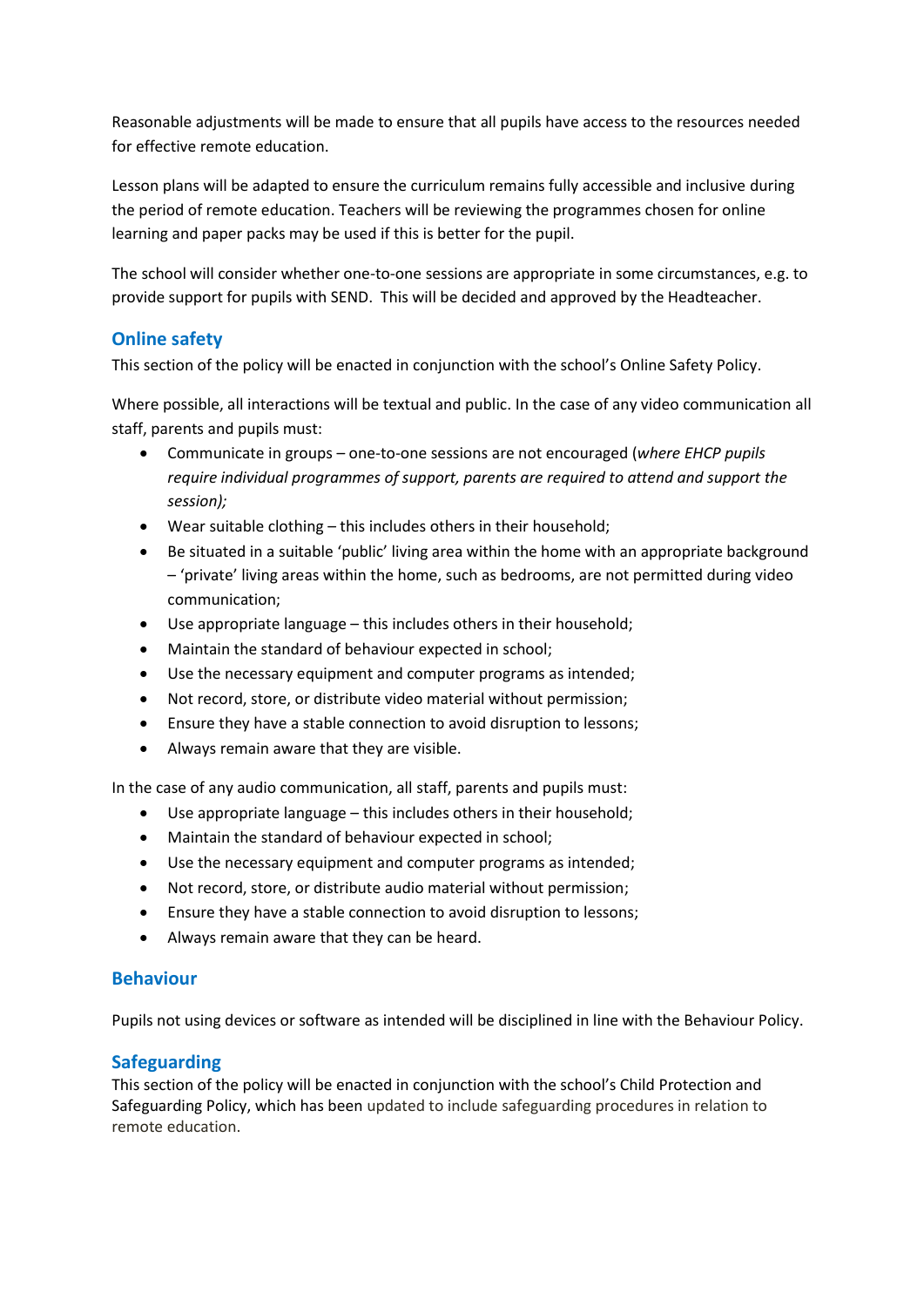The Designated Safeguarding Lead will identify 'vulnerable' pupils (pupils who are deemed to be vulnerable or are at risk of harm) via risk assessment prior to the period of remote education. The Designated Safeguarding Lead will arrange for regular contact to be made with vulnerable pupils, prior to the period of remote education, where possible.

Phone calls made to vulnerable pupils will be made using school phones, where possible.

- The Designated Safeguarding Lead will arrange for regular contact with vulnerable pupils once per week as a minimum, with additional contact, including home visits, arranged where required.
- **Contact should be with the child - teachers will ask to speak to the child.**
- If contact cannot be achieved after 3 attempts in one week, the DSL will take further action. This could include referrals to social services and contact with the police.

All contact with vulnerable pupils will be recorded on CPOMS and suitably stored.

The Designated Safeguarding Lead will keep in contact with vulnerable pupils' social workers or other care professionals during the period of remote education, as required and if applicable.

All home visits **must**:

- Be undertaken by no fewer than two members of staff;
- Be suitably recorded on CPOMS so the Designated Safeguarding Lead has access to them;
- Actively involve the pupil.

All members of staff will report any safeguarding concerns to the Designated Safeguarding Lead immediately.

Pupils and their parents will be encouraged to contact the Designated Safeguarding Lead if they wish to report safeguarding concerns, e.g. regarding harmful or upsetting content or incidents of online bullying. The school will also signpost families to the practical support that is available for reporting these concerns.

#### **Data protection**

This section of the policy will be enacted in conjunction with the school's Data Protection Policy.

Staff will be responsible for adhering to the GDPR when teaching remotely and will always ensure the confidentiality and integrity of their devices.

Sensitive data will only be transferred between devices if it is necessary to do so for the purpose of remote education.

Any data that is transferred between devices will be suitably encrypted or have other data protection measures in place so that if the data is lost, stolen, or subject to unauthorised access, it remains safe until recovered.

Parents' and pupils' up-to-date contact details will be collected prior to the period of remote education.

All contact details will be stored in line with the Data Protection Policy.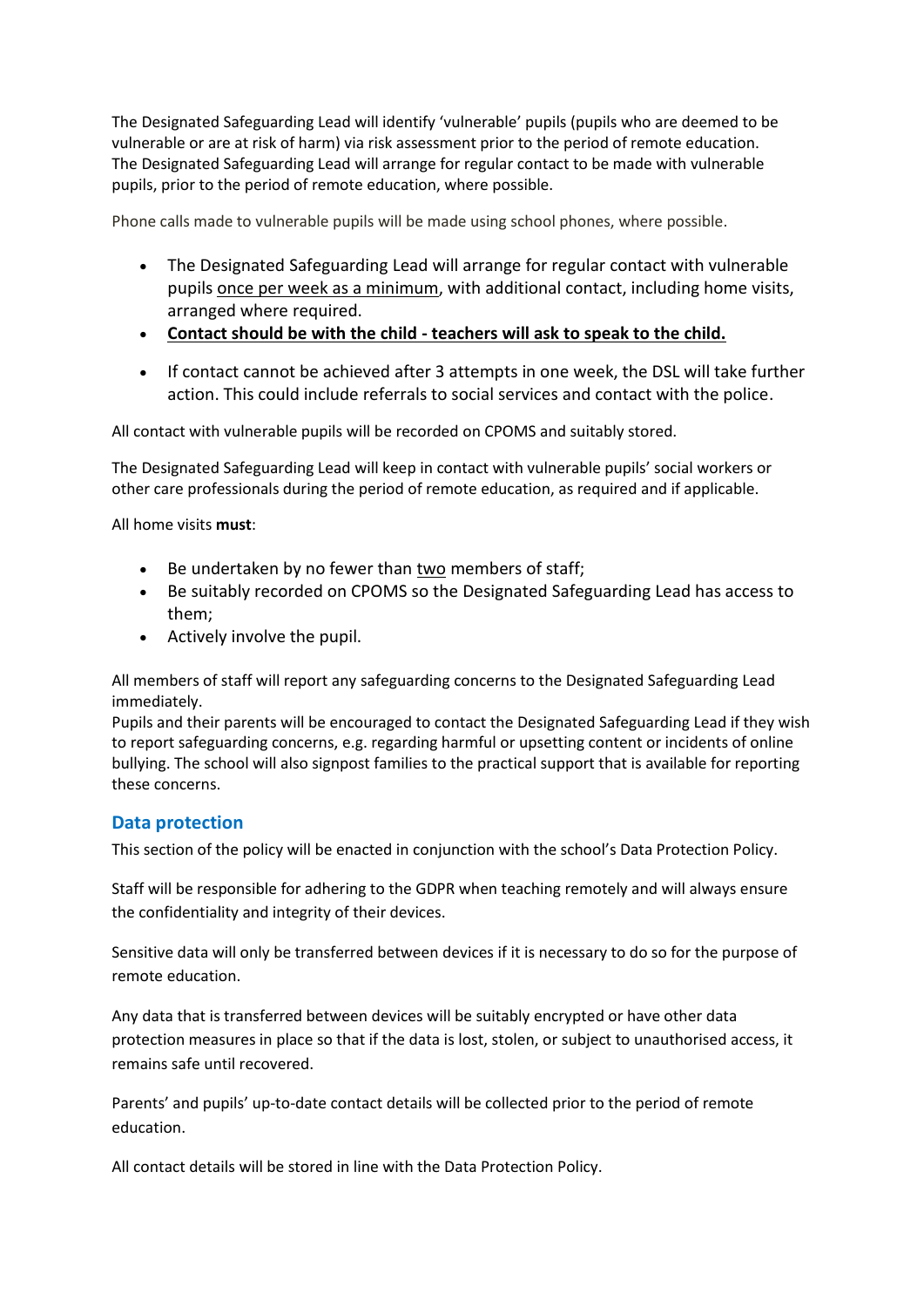The school will not permit paper copies of contact details to be taken off the school premises.

Pupils are not permitted to let their family members or friends use any school-owned equipment which contains personal data.

Any breach of confidentiality will be dealt with in accordance with the school's Data Protection Policy.

Any intentional breach of confidentiality will be dealt with in accordance with the school's Behavioural Management Policy or the Disciplinary Policy.

#### **Health and safety**

This section of the policy will be enacted in conjunction with the school's Health and Safety Procedures.

Teachers, IT leader and IT technicians will ensure pupils are shown how to use the necessary technology safely and correctly prior to the period of remote education, where possible.

If using electronic devices during remote education, staff and pupils will be encouraged to take a five-minute screen break every two hours.

Screen break frequency will be adjusted to five minutes every hour for younger pupils or pupils with medical conditions who require more frequent screen breaks.

Where parents have concerns about online safety, or a pupil has accidentally viewed inappropriate material, parents are required to report these to the school in order for the school to offer support and take appropriate action. The school will also keep a log using the online safety incidents tab within CPOMS.

#### **Staff and pupil wellbeing**

Staff will have contact with their line manager to ensure they are coping with delivering the remote curriculum. Any issues identified should be fed back to SLT to find a solution.

Pupils will be contacted at least once a fortnight to check on their wellbeing and engagement in remote learning (unless they are vulnerable which is weekly).

#### **Monitoring and review**

This policy will be reviewed on a regular basis by the Trust and Headteacher.

Any changes to this policy will be communicated to all colleagues and other stakeholders.

The next scheduled review date for this policy is February, 2023.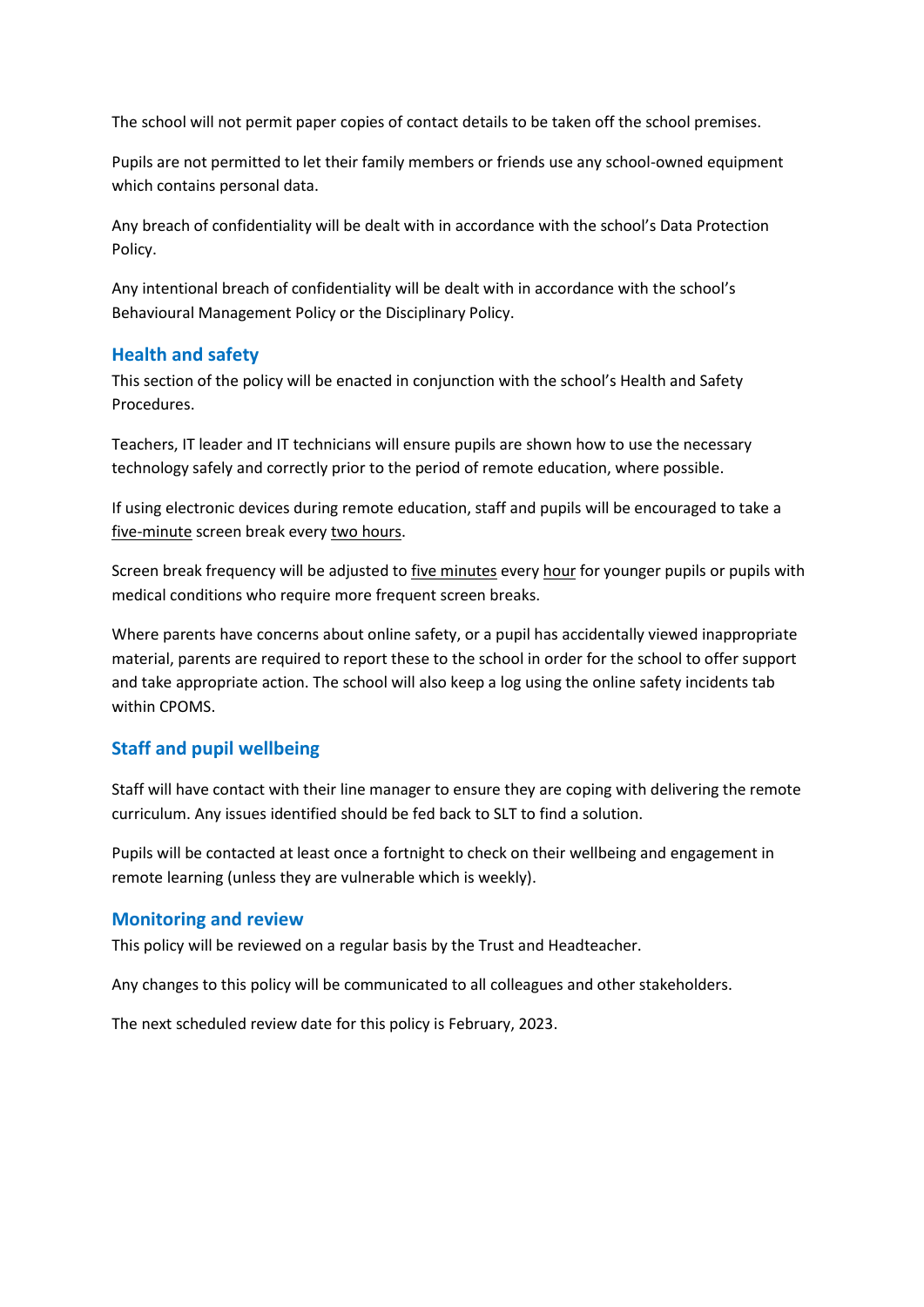# **Appendix 1**

# **Portable ICT Equipment – Pupil Guardianship Loan/Advice Form**

has permission to loan this device for their child to to complete learning from home as directed by Hurst Hill Primary School, Hales Valley Trust.

confirm that I will be the guardian of this device and the installed software:

| <b>Item</b> | <b>Serial No</b> | Start date | Return date |
|-------------|------------------|------------|-------------|
|             |                  |            |             |

Whilst the above item is in your care, the school will expect you to take full personal responsibility for the safe custody of this item and to follow the guidelines below:

- I will look after the device and I will ensure it is secured or locked away when not in use
- I agree to use it sensibly. I will ensure that only school authorised software is loaded or run on this mobile device
- I will not download, make, consume, store or collect any inappropriate material on the device
- I will ensure that all external media sources (discs, USB flash drives / memory sticks) are checked for viruses before data transfer to the mobile device where appropriate
- I will ensure the device is regularly virus-checked where appropriate contact the school for IT support if required
- I will ensure that data remains confidential and secure
- Any personal data stored on the device will be encrypted if appropriate and removed as soon as reasonably possible.
- I will ensure that the equipment is not used by anyone who has not been authorised by the school.
- I will ensure my child is available to learn remotely and that the school work set is completed on time and to the best of their child's ability.
- I will advise the school of any illness /absence which prevents my child from completing their learning via remote education.
- I understand that this device belongs to Hales Valley Trust and I will return the device upon the school's request.
- I will ensure the equipment is not left unattended in any vehicle (as this is not covered by the school's insurance policy), and I accept that any loss arising from a loss from a vehicle will be my own responsibility.
- If the equipment is lost or stolen, I will inform the police as soon as possible to get a crime number and also contact the appropriate member of school staff.
- I will ensure my child uses the equipment and technology for remote education as intended.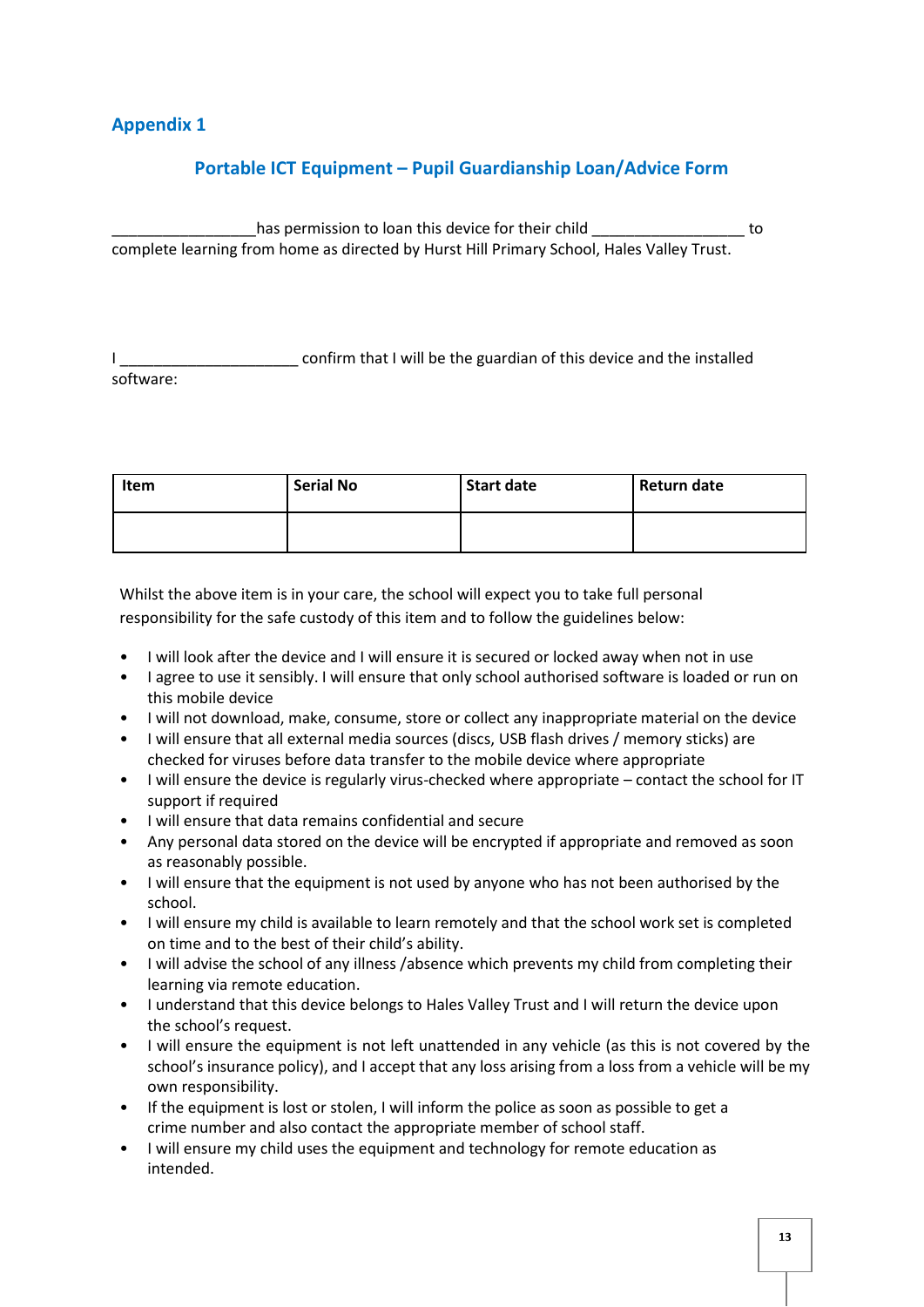- I will ensure I report any online safety incidents or concerns to the school immediately. Please speak to the schools Designated Safeguarding Lead (DSL).
- If there is a serious online safety incident, the child is not safe, or you are worried about the way someone has been communicating with your child online (inappropriate sexual online contact) please report to CEOP (Child Exploitation and Online Protection) <https://www.ceop.police.uk/ceop-reporting>
- Where parents have concerns about online safety, or a pupil has accidentally viewed inappropriate material, parents are required to report these to the school in order for the school to offer support and take appropriate action. The school will also keep a log using the online safety incidents tab within CPOMS.
- Please inform the school Designated Safeguarding Lead should you make a CEOP report.
- I will ensure that the child in my care follows the Online Safety Policy and only uses safe search engines to conduct research to support home learning.
- I consent to discussing online support networks with my child such as:

**Think U Know** [https://www.thinkuknow.co.uk](https://www.thinkuknow.co.uk/)for age related online guidance (SMART RULES) Primary age  $4 - 7$  and  $8 - 10$  recommended. **Childline** [https://www.childline.org.uk](https://www.childline.org.uk/) for free and confidential advice **UK Safer Internet Centre** [https://www.saferinternet.org.uk/advice-centre/parents-and](https://www.saferinternet.org.uk/advice-centre/parents-and-carers)[carers](https://www.saferinternet.org.uk/advice-centre/parents-and-carers) to report and remove harmful online content **CEOP** for advice on making a report about online abus[e https://www.ceop.police.uk/ceop](https://www.ceop.police.uk/ceop-reporting)[reporting](https://www.ceop.police.uk/ceop-reporting)

- The school will not contribute to any household expenses incurred while pupils learn remotely, e.g. heating, lighting or council tax.
- The school will not reimburse costs for childcare or travel
- The **IT leader/IT Network Manager** is not responsible for providing technical support for equipment not loaned by the school